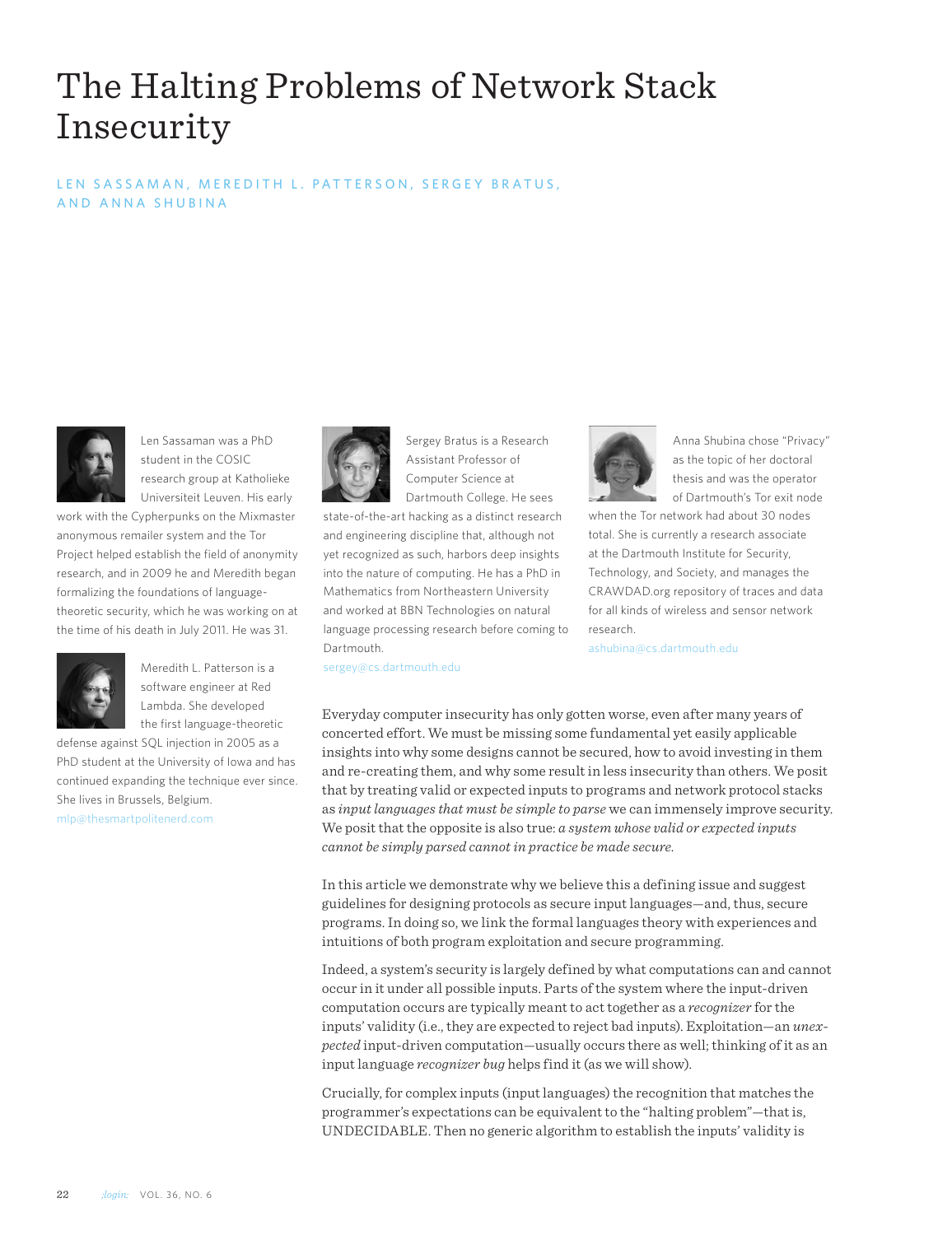# *SIDEBAR*

The Chomsky hierarchy ranks languages according to their expressive power in a strict classification of language/grammar/automata classes that establishes a correspondence between language classes, their grammars, and the minimum strength of a computational model required to recognize and parse them.

*Regular languages*, the weakest class of languages, need only a finite state machine and can be parsed with regular expressions.

*Unambiguous context-free grammars*, the first class that allows some recursively nested data structures, need deterministic pushdown automata (i.e., they require adding a stack to the limited memory of a finite state machine).

*Ambiguous context-free grammars* need nondeterministic pushdown automata to account for ambiguity.

The more powerful classes of languages, *context-sensitive languages* and *recursively enumerable languages*, require linear bounded automata and Turing machines, respectively, to recognize them. Turing-recognizable languages are UNDECIDABLE. There is a boundary of decidability which it is unwise for an input language or protocol designer to cross, as is discussed in Principle 1 (p. 29, below).

For the regular and deterministic context-free grammars, the *equivalence problem*—do two grammars produce exactly the same language?—is DECIDABLE. For all other classes of grammar, the equivalence problem is UNDECIDABLE, and they should be avoided wherever security relies on computational equivalence of parser implementations, as Principle 2 posits.



possible, no matter how much effort is put into making the input data "safe." In such situations, whatever actual checks the software performs on its inputs at various points are unlikely to correspond to the programmer assumptions of validity or safety at these points or after them. This greatly raises the likelihood of exploitable input handling errors.

A protocol that appears to frustratingly resist efforts to implement it securely (or even to watch it effectively with an IDS) behaves that way, we argue, because its very design puts programmers in the position of unwittingly trying to solve (or approximate a solution to) an UNDE-CIDABLE problem. Conversely, understanding the flavor of mismatch between the expected and the required (or impossible) recognizer power for the protocol as an input language to a program eases the task of 0-day hunting.

Yet we realize it is all too easy to offer general theories of insecurity without improving anything in practice. We set the following threepronged practical test as a threshold for a theory's usefulness, and hope to convince the reader that ours passes it. We posit that a theory of insecurity must:

- explain why designs that are known to practitioners as hard to secure are so, by providing a fundamental theoretical reason for this hardness;
- give programmers and architects clear ways to avoid such designs in the future, and prevent them from misinvesting their effort into trying to secure unsecurable systems rather than replacing them;
- significantly facilitate finding insecurity when applied to analysis of existing systems and protocols—that is, either help point out new classes of 0-day vulnerabilities or find previously missed clusters of familiar ones.

As with any attempted concise formulation of a general principle, parts of an up-front formulation may sound similar to some previously mooted pieces of security wisdom; to offset such confusion, we precede the general principles with a number of fundamental examples. We regret that we cannot review the large corpus of formal methods work that relates to various aspects of our discussion; for this, we refer the reader to our upcoming publications (see langsec.org).

# The Need for a New Understanding of Computer (In)Security

Just as usefulness of a computing system and its software in particular has become synonymous with it being network-capable, networkaccessible, or containing a network stack of its own, we are clearly at an impasse as to how to combine this usefulness with security.

A quote commonly attributed to Einstein is, "The significant problems we face cannot be solved at the same level of thinking we were at when we created them." We possess sophisticated taxonomies of vulnerabilities and, thanks to hacker research publications, intimate knowledge of how they are exploited. We also possess books on how to program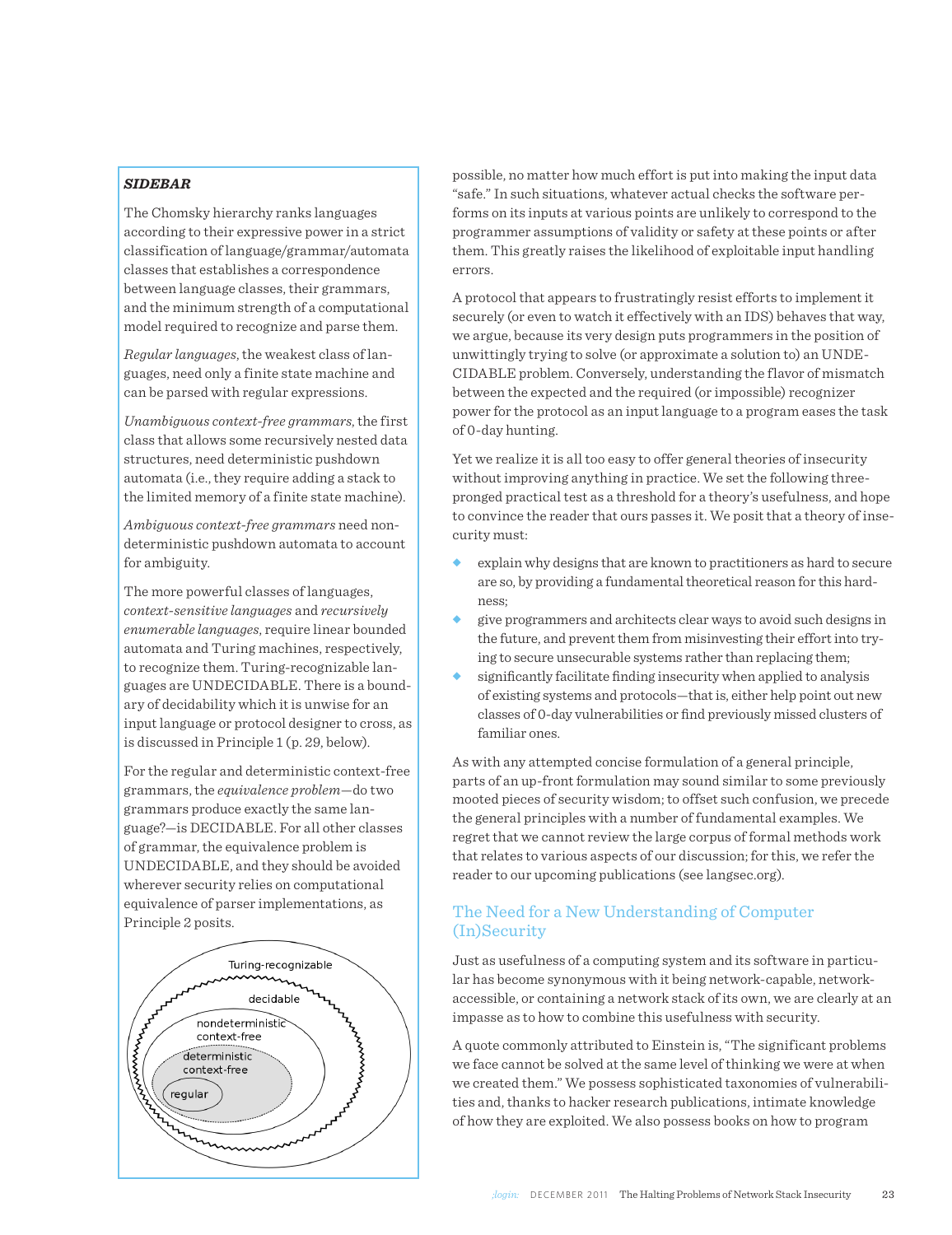securely, defensively, and robustly. Yet for all this accumulated knowledge and effort, insecurity prevails—a sure sign that we are still missing this "next level" in theoretical understanding of how it arises and how to control it.

# A Language Theory Look at Exploits and Their Targets

The "common denominator" of insecurity is *unexpected computation* (a.k.a. "malicious computation") reliably caused by *crafted inputs* in the targeted computing environment—to the chagrin of its designers, implementers, and operators. As we point out in [2], this has long been the intuition among hacker researchers, leading them to develop a sophisticated approach that should inform our theoretical next step.

The exploit is really a *program* that executes on a collection of the target's computational artifacts, including bugs such as memory corruptions or regular features borrowed for causing unexpected control or data flows. The view of creating exploits as a kind of macro-assembler programming with such artifacts as "primitives" or macros has firmly established itself (e.g., [3]), the full collection of such artifacts referred to as a "weird machine" within the target. In these terms, "malicious computation" executes on the "weird machine," and, vice versa, the weird machine is what runs the exploit program.

The crucial observation is that the exploit program, whatever else it is, is expressed as *crafted input* and is processed by the target's *input processing routines*. Furthermore, it is these processing routines that either provide the bugs for the weird machine's artifacts or allow crafted input clauses to make their way to such artifacts further inside the target.

Thus a principled way to study crafted input exploit programs and targets in conjunction is to study both the totality of the target's intended or accepted inputs as a language in the sense of the formal language theory, and the input-handling routines as machines that recognize this language. This means, in turn, that evaluating the design of the program's input-handling units and the program itself based on the properties of these languages is indispensable to security analysis.

Throughout this article, we refer to a program's inputs and protocols *interchangeably*, to stress that we view protocols as sequences of inputs, which for every intended or accepted protocol exchange or conversation should be considered as a part of the respective input language. Moreover, we speak of applications' inputs and network stack inputs interchangeably, as both stack layers and applications contain input-handling units that form an important part of the overall system's attack surface.

Let us now apply this general principle to the study of insecurities and finding 0-days in network stacks. We will then explain how it quantifies the hardness of secure design and testing, and helps the designers steer around potentially unsecurable or hard-to-secure designs.

We note that although insecurity obviously does not stop at input handling (which our own examples of composition-based insecurity will illustrate), a provably correct input parser will greatly reduce the reachable attack surface—even though it lacks the magical power to make the system unexploitable. Moreover, the language-theoretic approach applies beyond mere input-parsing, as it sheds light on such questions as, "Can a browser comprehensively block 'unsafe' JavaScript for some reasonable security model and what computational power would be required to do so?" and "Does JSON promote safer Web app development?"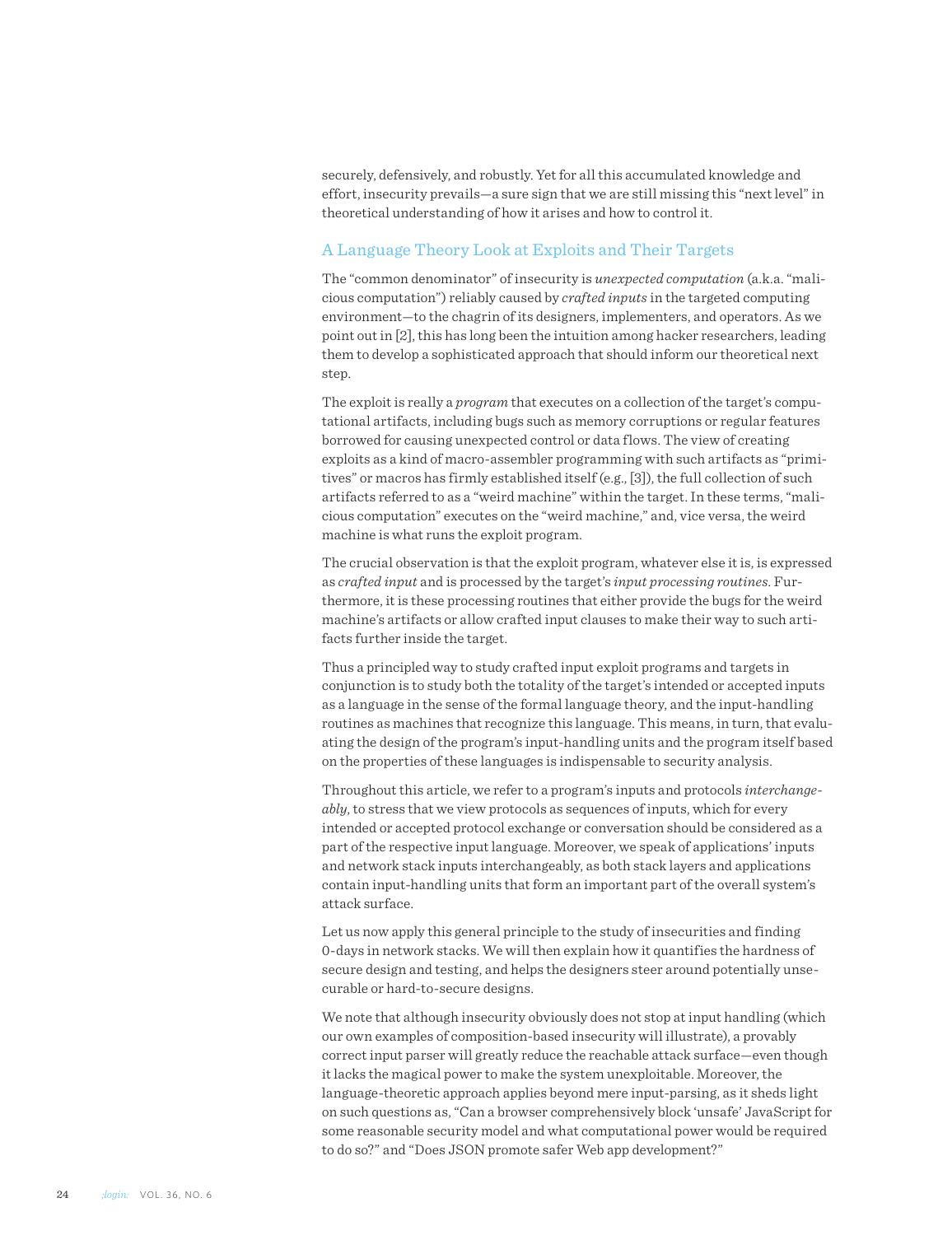# Language-theoretic Attacks on Protocol Parsers

Since the 1960s, programming-language designers have employed automated *parser generators* to translate the unique defining grammar of a machine-parsable language into a parser for that language. Every parser for a given language or protocol is also a *recognizer* for that language: it accepts strings (e.g., binary byte strings) that are valid in its language, and rejects invalid ones—and is therefore a security-crucial component. Although this approach has been of great benefit to compiler and interpreter design, it has largely gone unused with respect to *protocol design and implementation*—at great detriment to security.

Most protocol implementations, in particular network protocol stacks, are still built on essentially *handwritten recognizers*. This leads to implementation errors that introduce security holes or actually accept a broader set of strings than the protocol recognizes. This, in turn, propagates security problems into other implementations that need to accommodate the broken implementation (e.g., several Web servers incorrectly implement TLS/SSL 3.0 in order to interoperate with Internet Explorer [9]).

Furthermore, most approaches to *input validation* also employ handwritten recognizers, at most using regular expressions to whitelist acceptable inputs and/or blacklist potentially malicious ones. Such recognizers, however, are powerless to validate stronger classes of languages allowing for recursively nested data structures, such as context-free languages, which require more powerful recognizers. The sidebar (p. 23, above) describes the Chomsky hierarchy of language grammar classes and their respective recognizer automata classes, by the required computational strength.

This suggests that our language-theoretic approach should reveal clusters of potential 0-days in network stacks, starting at the top, and descending through the middle layers to its very bottom, the PHY layer. Indeed, consider the following examples.

#### *X.509 Parsing*

In [\[8\]](file:///Users/linda/Clients/USENIX/DECEMBER_2011_login/toLinda/#pki-layer-cake), Kaminsky, Patterson, and Sassaman observed that ASN.1 requires a context-sensitive parser, but the specification of ASN.1 is not written in a way conducive to implementing a parser generator, causing ASN.1 parsers to be handwritten. The parse trees generated by these parsers would thus most likely be different, and their mismatches would indicate potential vulnerabilities.

The authors examined how different ASN.1 parsers handle X.509 documents, focusing on unusual representations of their components, such as Common Name. The results of this examination were numerous vulnerabilities, some of which, when exploited, would allow an attacker to claim a certificate of any site.

Here are just two examples of the many problems with X.509 they discovered using this method:

1. Multiple Common Names in one X.509 Name are handled differently by different implementations. The string CN=www.badguy.com/CN=www.bank.com/  $CN=www.bank2.com/CN=*$  will pass validation by OpenSSL, which returns only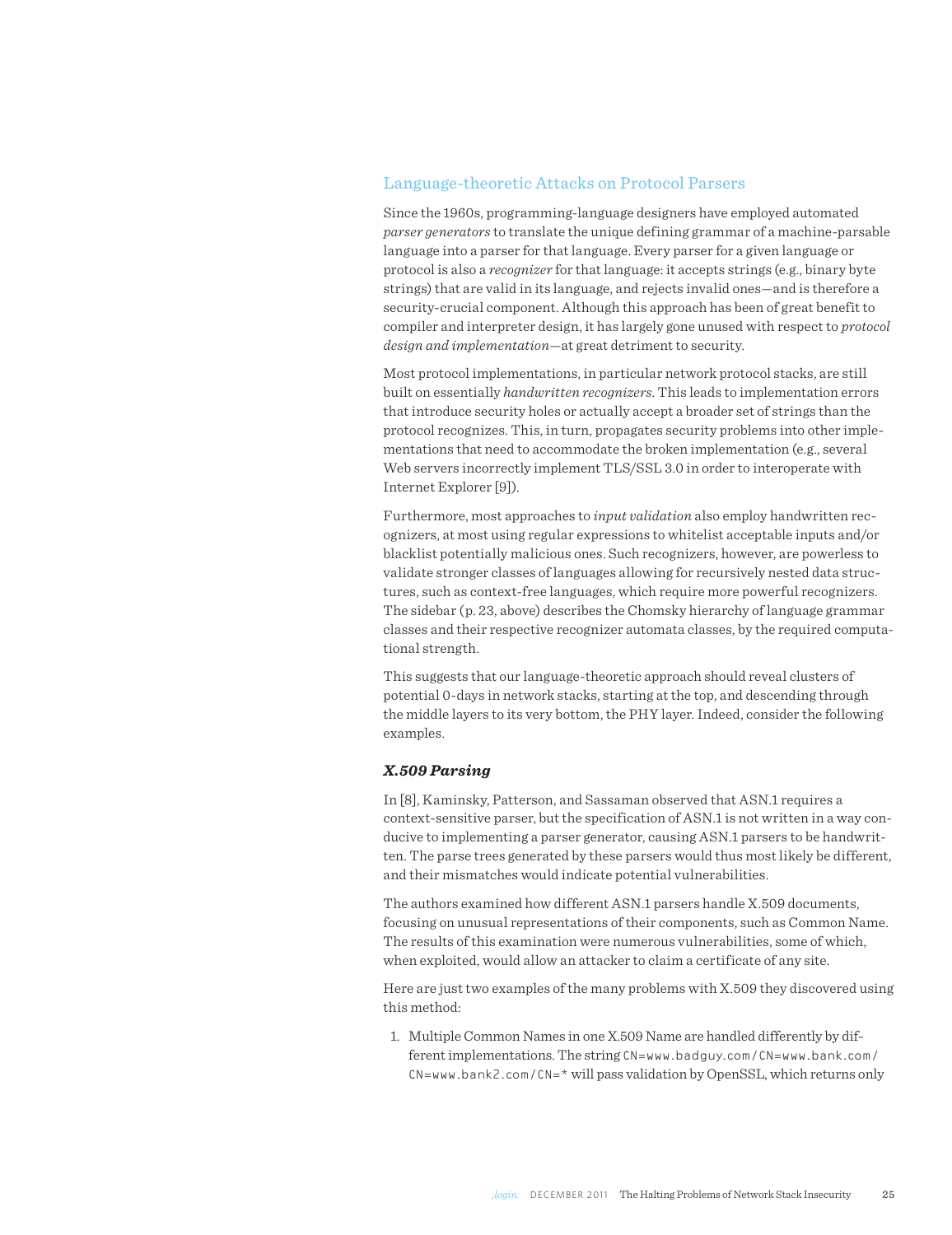the first Common Name, but authenticate both www.bank.com and www.bank2. com for Internet Explorer, and authenticate all possible names in Firefox.

2. Null terminators in the middle of an X.509 Name can cause some APIs to see different names than others. In case of the name "www.bank.com00.badguy.com," some APIs would see "badguy.com," but IE's CryptoAPI and Firefox's NSS will see "www.bank.com". Due to NSS's permissive parsing of wildcards, it would also accept a certificate for "\*00.badguy.com" for all possible names.

It should be stressed that individual protocol parser vulnerabilities can be found in other ways; for instance, the second item above was independently discovered by Moxie Marlinspike. However, by themselves they may look like "random" bugs and show neither the size of the attack surface nor the systematic nature of the implementers' errors, whereas a language-theoretic analysis reveals the roots of the problem; the difference is that between finding a nugget and striking a gold mine of 0-days.

#### *SQL Parsing and Validation*

In [7], Hansen and Patterson discuss SQL injection attacks against database applications. SQL injection attacks have been extremely successful, due to both the complicated syntax of SQL and application developers' habit of sanitizing SQL inputs by using regular expressions to ban undesirable inputs, whereas regular expressions are not powerful enough to validate non-regular languages.

In particular, SQL was context-free until the introduction of the WITH RECUR-SIVE clause, at which point it became Turing-complete [4] (although in some SQL dialects it may also be possible to concoct a Turing machine using triggers and rules; we are indebted to David Fetter for this observation). Mere regular expressions, which recognize a weaker class of languages, could not validate (i.e., recognize) it even when it was context-free. Turing completeness makes validation hopeless, since recognizing such languages is an undecidable problem. Trying to solve it in all generality is a misinvestment of effort.

The authors suggest that a correct way to protect from SQL injection is to define a safe subset of SQL, which is likely to be a very simple language for any particular application accepting user inputs, and to proceed by generating a parser for that language. This approach offers complete security from SQL injection attacks.

#### *Generalization: Parse Tree Differential Analysis*

In [8] Kaminsky, Sassaman, and Patterson further generalized their analysis technique to arbitrary protocols, developing *the parse tree differential attack*, a powerful technique for discovering vulnerabilities in protocol implementations, generating clusters of 0-days, and saving effort from being misinvested into incorrect solutions. This attack compares parse trees corresponding to two different implementations of the same protocol. Any differences in the parse trees indicate potential problems, as they demonstrate the existence of inputs that will be parsed differently by the two implementations.

This method applies everywhere where structured data is marshalled into a string of bytes and passed to another program unit, local or remote. In particular, it should be a required part of security analysis for any distributed system's design. We will discuss its further implications for *secure composition* below.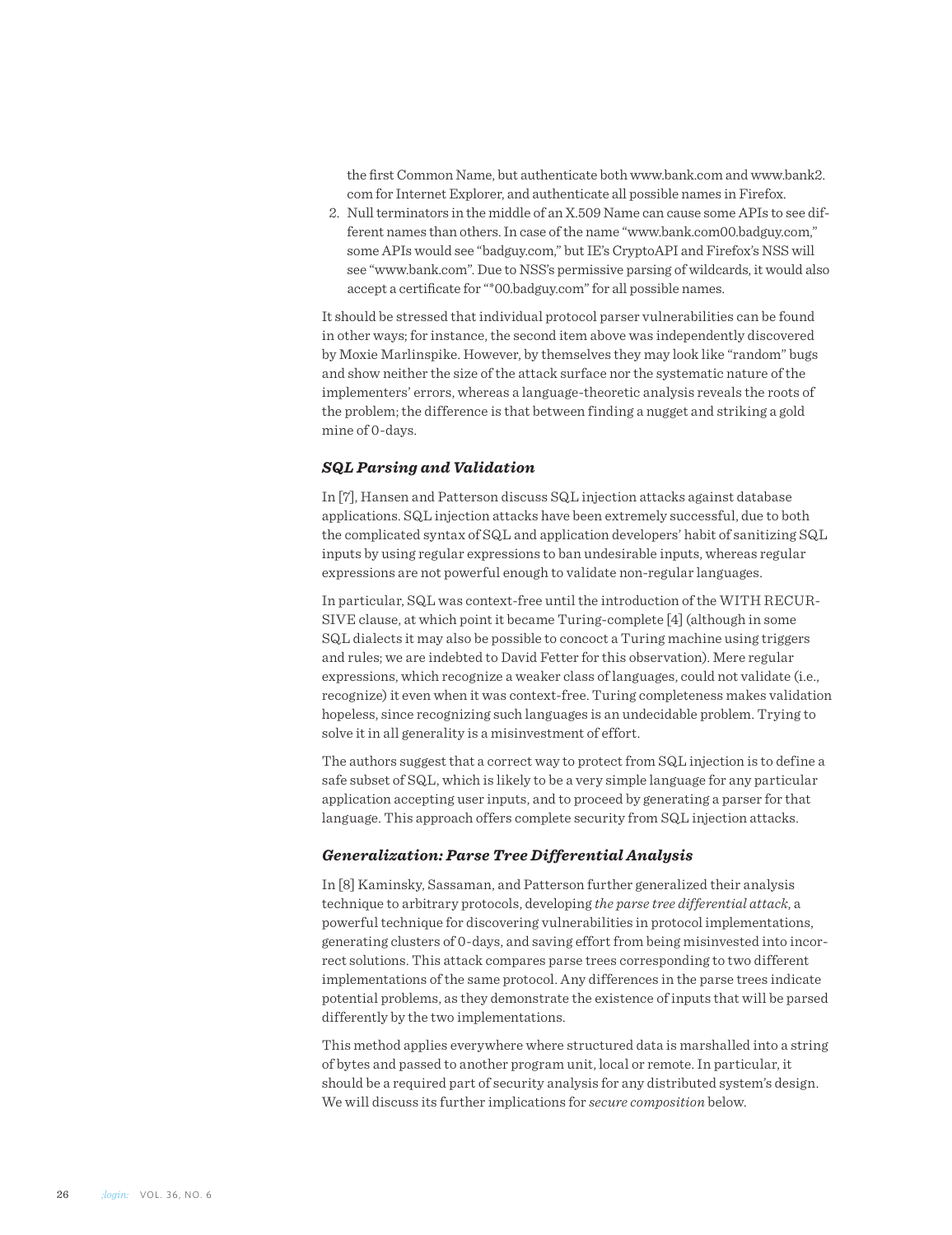#### *IDS Evasion and Network Stack Fingerprinting*

Differences in protocol parsing at Layers 3 and 4 of TCP/IP network stacks have long been exploited for their fingerprinting (by *Nmap*, *Xprobe*, etc.). Then it was discovered that the impact of these differences on security was much stronger than just enabling reconnaissance: network streams could be crafted in ways that made the NIDS or "smart" firewalls "see" (i.e., have its network stack reassemble) completely different session contents than the targets they protected.

The seminal 1998 paper by Ptacek and Newsham [10] was the first to broach this new research direction. A lot of work followed; for a brief summary see [11]. In retrospect, Ptacek and Newsham's paper was a perfect example of analysis that implicitly treated network protocol stacks' code as protocol recognizers. It also suggested that the target and the NIDS were parts of a *composed* system, and a NIDS's security contribution was ad hoc at best (and negative at worst, for creating a false expectation of security) unless it matched the target in this composition.

#### *Digital Radio Signaling*

Recent discovery of overlooked signaling issues as deep as the PHY layer of a broad range of digital radio protocols (802.15.4, Bluetooth, older 802.11, and other popular RF standards) [6] shows another example of a surprisingly vulnerable design that might have gone differently had a language-theoretic approach been applied from the start—and that language-theoretic intuitions have helped to uncover.

The authors demonstrated that the abstraction of PHY layer encapsulation of Link Layer frames in most forms of unencrypted variable-frame-length digital radio can be violated simply by ambient noise. In particular, should the preamble or Start of Frame Delimiter (SFD) be damaged, the "internal" bytes of a frame (belonging to a crafted higher layer protocol payload) can be received by local radios as a PHY layer frame. This essentially enables remote attackers who can affect payloads at Layer 3 and above on the local RF to inject malicious frames without ever owning a radio.

This is certainly not what most Layer 2 and above protocol engineers expect of these PHY layer implementations. From the language recognizer standpoint, however, it is obvious that the simple finite automaton used to match the SFD in the stream of radio symbols and so distinguish between the noise, signaling, and payloads can be easily tricked into "recognizing" signaling as data and vice versa.

#### Defensive Recognizers and Protocols

To complete our outlook, we must point to several successful examples of program and protocol design that we see as proceeding from and fulfilling related intuitions.

The most recent and effective example of software specifically designed to address the security risks of an input language in common Internet use is Blitzableiter by Felix 'FX' Lindner and Recurity Labs [12, 13]. It takes on the task of *safely* recognizing Flash, arguably the most complex input language in common Internet use, due to two versions of bytecode allowed for backward compatibility and the complex SWF file format; predictably, Flash is a top exploitation vector with continually surfacing vulnerabilities. Blitzableiter (a pun on lightning rod) is an armored recognizer for Flash, engineered to maximally suppress implicit data and control flows that help turn ordinary Flash parsers into "weird machines."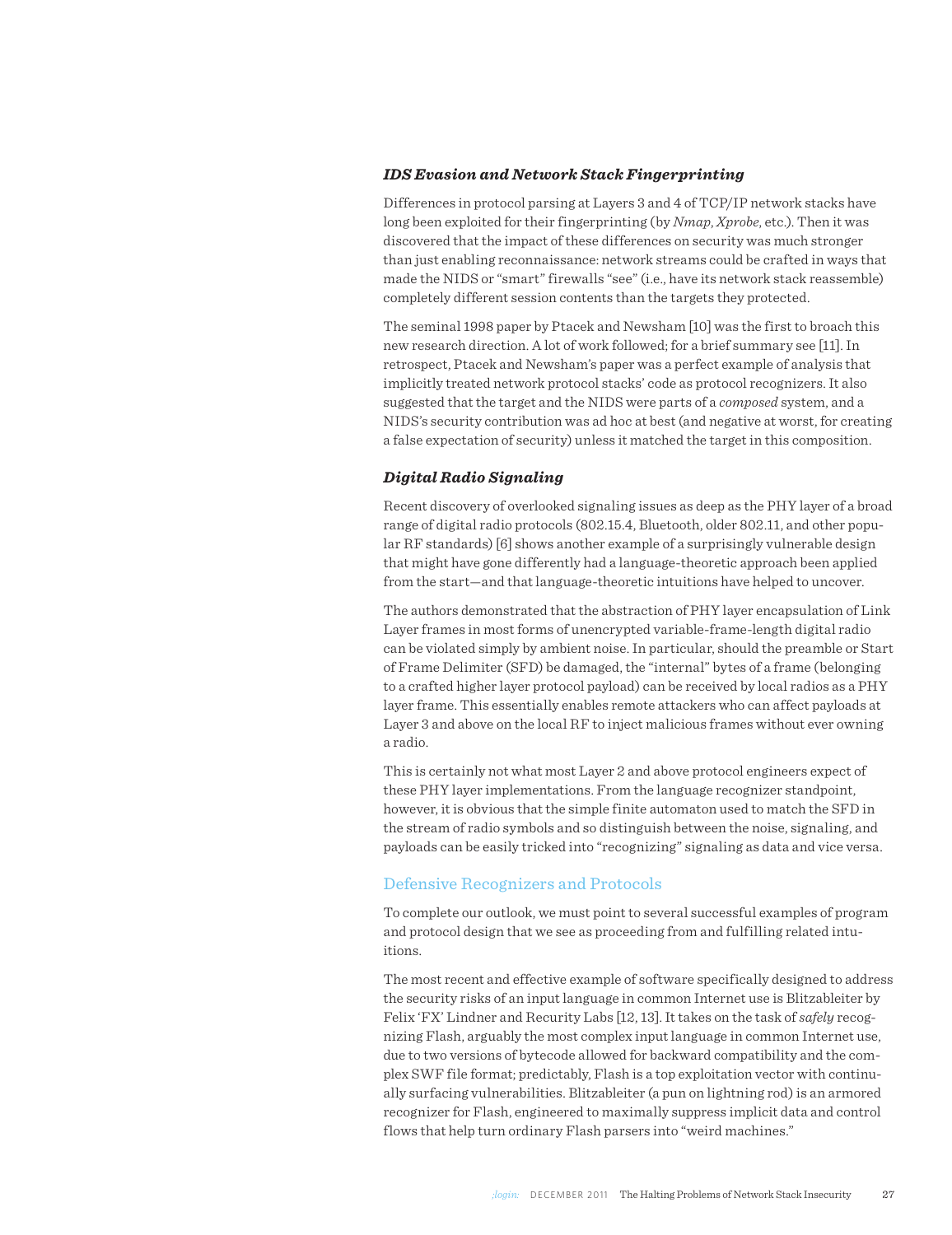Another interesting example is the observations by D.J. Bernstein on the 10 years of qmail [13]. We find several momentous insights in these, in particular *avoiding parsing* (i.e., in our terms, dealing with non-trivial input languages) whenever possible as a way of making progress in eliminating insecurity, and pointing to handcrafting input-handling code for efficiency as a dangerous distraction. In addition, Bernstein stresses using UNIX context isolation primitives as a way of enforcing *explicit data flows* (in our terms, hobbling construction of "weird machines"). Interestingly, Bernstein also names the Least Privilege Principle—as currently understood—as a distraction; we argue that this principle needs to be updated rather than discarded, and we see Bernstein's insights as being actually in line with our proposed update (see below).

There are also multiple examples of protocols designed with easy and unambiguous parsing in mind. Lacking space for a comprehensive review of the protocol design space, we point the reader to our upcoming publication, and only list a few examples here:

- The ATM packet format is a regular language, the class of input languages parsable with a finite-state machine, easiest to parse, which helps avoid signaling attacks as discussed above. The same is true for other fixed-length formats.
- $\bullet$  JSON is arguably the closest to our recommendation for a higher-layer language for encoding and exchanging complex, recursive objects between parts of a distributed program. Such a language needs to be context-free (the classic example of this class is S-expressions), but not stronger.

# Language-theoretic Principles of Secure Design

Decidability matters. Formally speaking, a correct protocol implementation is defined by the decision problem of whether the byte string received by the stack's input handling units is a member of the protocol's language. This problem has two components: first, whether the input is syntactically valid according to the grammar that specifies the protocol, and second, whether the input, once recognized, generates a valid state transition in the state machine that represents the logic of the protocol. The first component corresponds to the parser and the second to the remainder of the implementation.

The difficulty of this problem is directly defined by the class of languages to which the protocol belongs. Good protocol designers don't let their protocols grow up to be Turing-complete, because then the decision problem is UNDECIDABLE.

In practice, undecidability suggests that *no amount of programmer or QA effort is likely to expose a comprehensive selection of the protocol's exploitable vulnerabilities related to incorrect input data validity assumptions.* Indeed, if no generic algorithm to establish input validity is possible, then whatever actual validity checks the software performs on its inputs at various points are unlikely to correspond to the programmer's assumptions of such validity. Inasmuch as the target's potential vulnerability set is created by such incorrect assumptions, it is likely to be large and non-trivial to explore and prune.

From malicious computation as the basis of the threat model and the languagetheoretic understanding of inputs as languages, several bedrock security principles follow: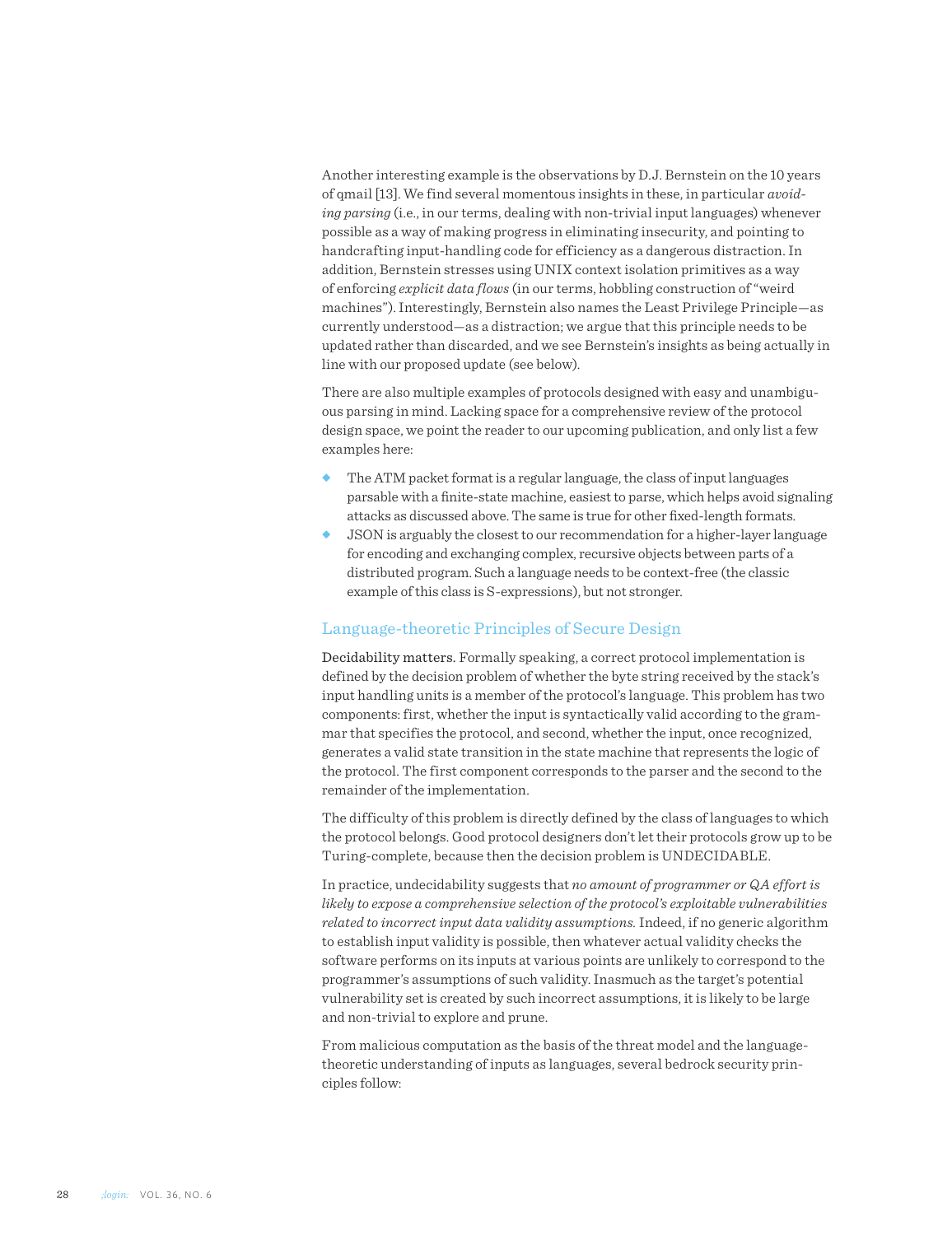# *Principle 1: Starve the Turing Beast—Request and Grant Minimal Computational Power*

Computational power is an important and heretofore neglected dimension of the attack surface. Avoid exposing unnecessary computational power to the attacker.

An input language should only be as computationally complex as absolutely needed, so that the computational power of the parser necessary for it can be minimized. For example, if recursive data structures are not needed, they should not be specified in the input language.

The parser should be no more computationally powerful than it needs to be. For example, if the input language is context-free, then the parser should be no more powerful than a deterministic pushdown automaton.

For Internet engineers, this principle can be expressed as follows:

- a parser must not provide more than the minimal computational strength necessary to interpret the protocol it is intended to parse;
- u protocols should be designed to require the computationally weakest parser necessary to achieve the intended operation.

An implementation of a protocol that exceeds the computational requirements for parsing that protocol's inputs should be considered broken.

Protocol designers should design their protocols to be as weak as possible. Any increase in computational strength of input should be regarded as a grant of additional privilege, thus increasing security risk. Such increases should therefore be entered into reluctantly, with eyes open, and should be considered as part of a formal risk assessment. At the very least, the designer should be guided by the Chomsky hierarchy (described in the sidebar, p. 23).

Input-handling parts of most programs are essentially Turing machines, whether this level of computational power is needed or not. From the previously discussed *malicious computation* perspective of exploitation it follows that this delivers the full power of a Turing-complete environment into the hands of the attacker, who finds a way of leveraging it through crafted inputs.

Viewed from the venerable perspective of Least Privilege, Principle 1 states that *computational power is privilege, and should be given as sparingly as any other kind of privilege to reduce the attack surface.* We call this extension the *Minimal Computational Power Principle*.

We note that recent developments in common protocols run contrary to these principles. In our opinion, this heralds a bumpy road ahead. In particular, HTML5 is Turing-complete, whereas HTML4 was not.

### *Principle 2: Secure Composition Requires Parser Computational Equivalence*

Composition is and will remain the principal tool of software engineering. Any principle that aims to address software insecurity must pass the test of being applicable to practical software composition, lest it forever remain merely theory. In particular, it should specify how to maintain security in the face of (inevitable) composition—including, but not limited to, distributed systems, use of libraries, and lower-layer APIs.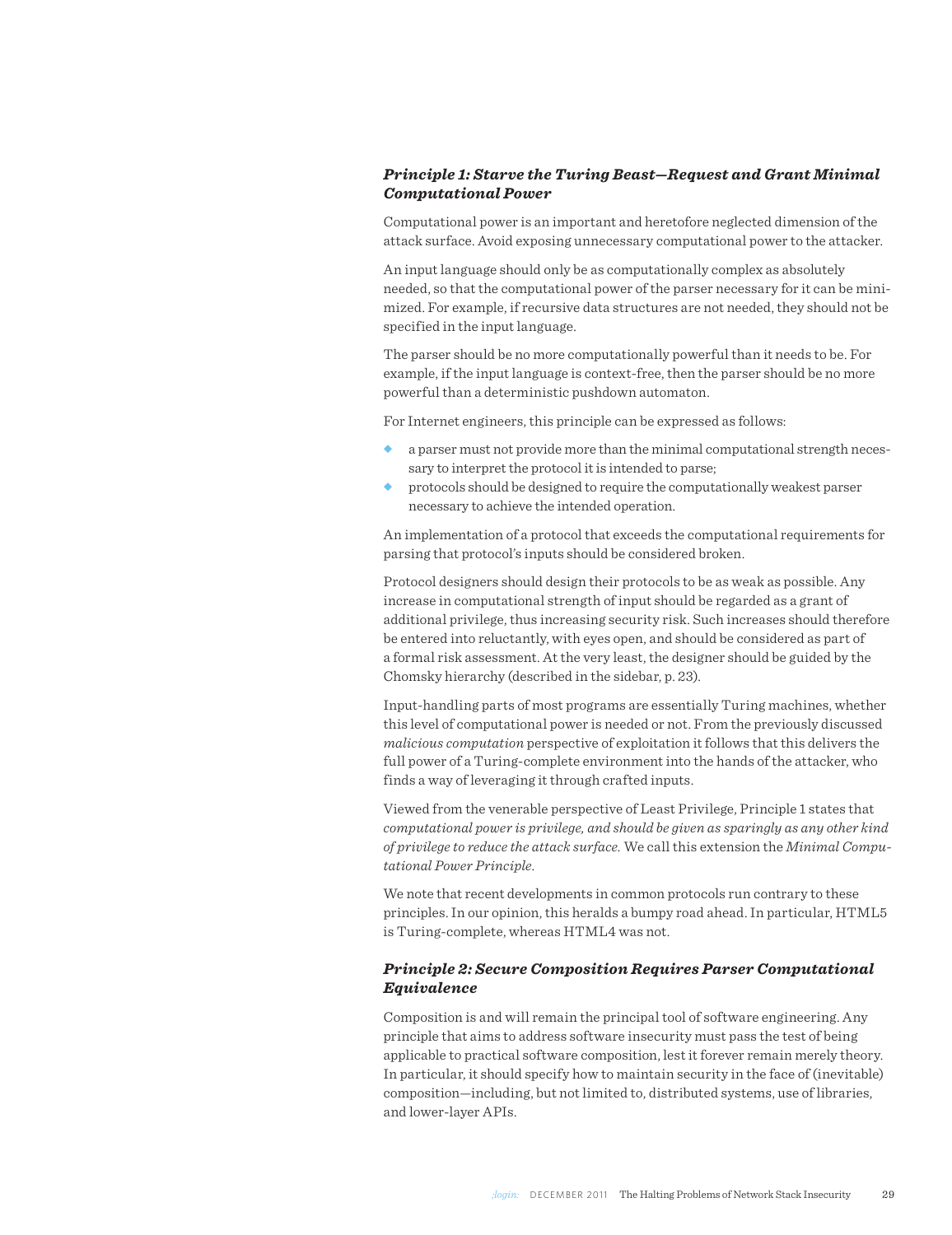From our language-theoretic point of view, any composition that involves converting data structures to streams of bytes and back for communications between components necessarily relies for its security on the different components of the system performing *equivalent* computations on the input languages.

However, computational equivalence of automata/machines accepting a language is a highly non-trivial language-theoretic problem that becomes UNDECIDABLE starting from non-deterministic context-free languages (cf. the sidebar for the decidability of the equivalence problem).

The X.509 example above shows that this problem is directly related to insecurity of distributed systems' tasks. Moreover, undecidability essentially precludes construction of efficient code testing and/or verification algorithmic techniques and tools.

#### **On the Relevance of Postel's Law**

This leads to a re-evaluation of Postel's Law and puts Dan Geer's observations in "Vulnerable Compliance" [5] in solid theoretical perspective.

Postel's *Robustness Principle* (RFC 793), best known today as *Postel's Law*, laid the foundation for an interoperable Internet ecosystem. In his specification of TCP, Postel advises to "be conservative in what you do, be liberal in what you accept from others." Despite being a description of the principle followed by TCP, this advice became widely accepted in IETF and general Internet and software engineering communities as a core principle of protocol implementation.

However, this policy maximizes interoperability at the unfortunate expense of consistent parser behavior, and thus at the expense of security.

#### *Why Secure Composition Is Hard*

The second principle provides a powerful theoretical example of why *composition* the developer's and engineer's primary strategy against complexity—is hard to do securely. Specifically, a composition of communicating program units must rely on *computational equivalence* of its input-handling routines for security (or even correctness when defined); yet such equivalence is UNDECIDABLE for complex protocols (starting with those needing a nondeterministic pushdown automaton as a recognizer of their input language), and therefore cannot in practice be checked even for differing implementations of the same communication logic.

Conversely, this suggests a principled approach for reducing insecurity of composition: keep the language of the messages exchanged by the components of a system to a necessary minimum of computational power required for their recognition.

#### *Parallels with Least Privilege Principle*

The understanding of "malicious computation" programmed by crafted inputs on the "weird machine" made of a target's artifacts as a threat naturally complements and extends the Least Privilege Principle as a means of containing the attacker. In particular, just as the attacker should not be able to spread the compromise beyond the vulnerable unit or module, he should not be able to propagate it beyond the minimal computational power needed. This would curtail his ability to perform malicious computations.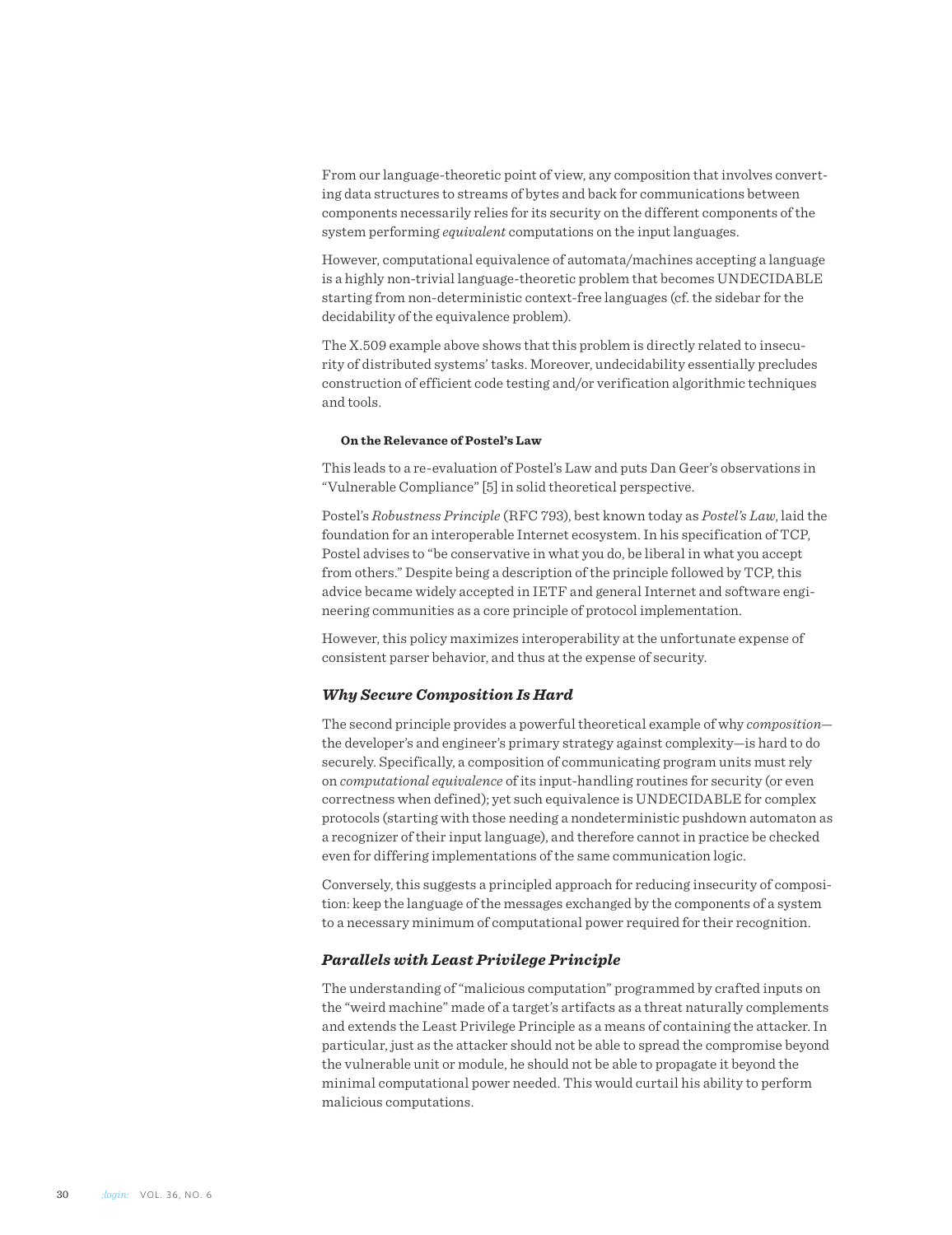Thus the Least Privilege Principle should be complemented by the Minimal Computational Power Principle. This approach should be followed all the way from the application protocol to hardware. In fact, we envision *hardware* that limits itself from its current Turing machine form to weaker computational models according to the protocol parsing tasks it must perform, lending no more power to the parsing task than the corresponding language class requires—and therefore no more power for the attacker to borrow for exploit programs in case of accidental exposure, starving the potential "weird machines" of such borrowed power. This restriction can be accomplished by reprogramming the FPGA to only provide the appropriate computational model—say, finite automaton or a pushdown automaton—to the task, with appropriate hardware-configured and enforced isolation of this environment from others (cf. [1]).

### Conclusion

Computer security is often portrayed as a never-ending arms race between attackers seeking to exploit weak points in software and defenders scrambling to defend regions of an ever-shifting battlefield. We hold that the front line is, instead, a bright one: the system's security is defined by what computations can and cannot occur in it under all possible inputs. To approach security, the system must be analyzed as a recognizer for the language of its valid inputs, which must be clearly defined by designers and understood by developers.

The computational power required to recognize the system's valid input language(s) must be kept at a minimum when designing protocols. This will serve to both reduce the power the attacker will be able to borrow, and help to check that handling of structured data across the system's communicating components is *computationally equivalent*. The lack of such equivalence is a core cause of insecurity in network stacks and in other composed and distributed systems; undecidability of checking such equivalence for computationally demanding (or ambiguously specified) protocols is what makes securing composed systems hard or impossible in both theory and practice.

We state simple and understandable but theoretically fundamental principles that could make protection from unexpected computations a reality, if followed in the design of protocols and systems. Furthermore, we suggest that in future designs hardware protections should be put in place to control and prevent exposure of unnecessary computational power to attackers.

#### References

[\[1\]](file:///Users/linda/Clients/USENIX/DECEMBER_2011_login/toLinda/#CITEbratus:ftc-berlin) Sergey Bratus, Michael E. Locasto, Ashwin Ramaswamy, and Sean W. Smith, "New Directions for Hardware-Assisted Trusted Computing Policies" (position paper), 2008.

[\[2\]](file:///Users/linda/Clients/USENIX/DECEMBER_2011_login/toLinda/#CITEweird-machines) Sergey Bratus, Michael Locasto, Meredith L. Patterson, Len Sassaman, and Anna Shubina, "Exploit Programming: From Buffer Overflows to Theory of Computation," in preparation.

[\[3\]](file:///Users/linda/Clients/USENIX/DECEMBER_2011_login/toLinda/#CITEhalvar:infiltrate) Thomas Dullien, "Exploitation and State Machines: Programming the 'Weird Machine,' Revisited," Infiltrate Conference, April 2011: [http://www.immunityinc](http://www.immunityinc.com/infiltrate/presentations/Fundamentals_of_exploitation_revisited.pdf) [.com/infiltrate/presentations/Fundamentals\\_of\\_exploitation\\_revisited.pdf](http://www.immunityinc.com/infiltrate/presentations/Fundamentals_of_exploitation_revisited.pdf).

[\[4\]](file:///Users/linda/Clients/USENIX/DECEMBER_2011_login/toLinda/#CITEOSCON09) David Fetter, "Lists and Recursion and Trees, Oh My!" OSCON, 2009.